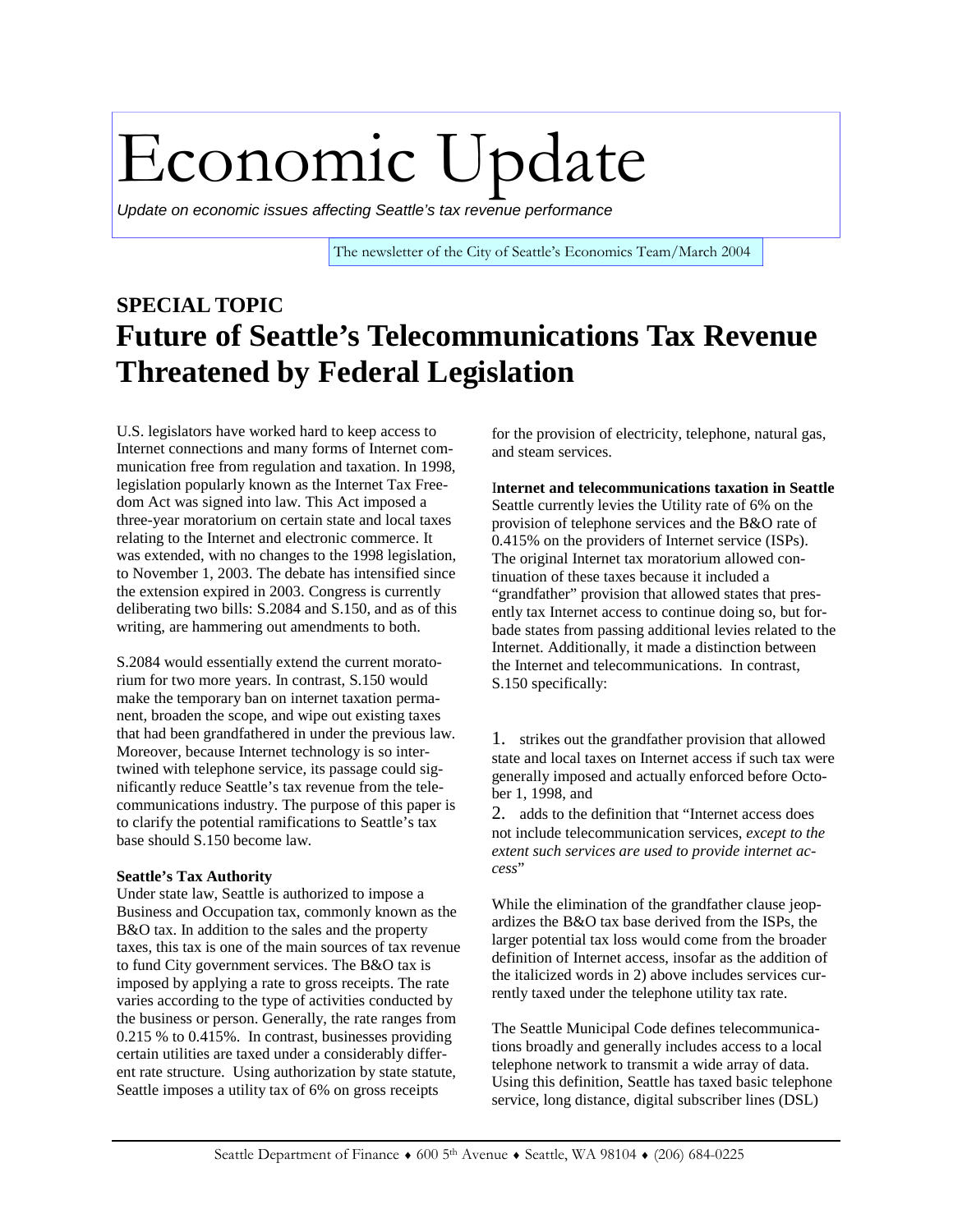and cable modems at the 6% telecommunications utility tax rate. In 2003, revenue from the telephone industry totaled \$31 million. The risk of losing this tax base increases with technological change. The following describes the vulnerabilities of the components that make up the telephone industry.

#### **DSL and Cable Modems**

At first glance, the most vulnerable segment of the telephone tax revenue base would be from DSL and cable modems. Both technologies provide a high speed connection to the Internet. This is a significant but relatively small part of the industry accounting for about 5-10% of the telephone tax revenue. The new language in S.150 states that all types of Internet access – ranging from dial-up connections and highspeed DSL to cable modems – cannot be taxed.

#### **Basic telephone lines and long distance**

In Seattle, the majority of residents and businesses have wired telephone service and pay a monthly fee for the ability to make local and long distance calls. The 6% utility tax is assessed on the monthly fees and the fees associated with long distance calls. Together, basic phone service and long distance account for the largest share of tax revenue from this industry. Taxing these services remains unaffected by S.150; however, recent technological developments have increased the vulnerability of this segment as a stable revenue source.

#### VoIP phone service

Major telecommunications companies are embracing a technology called Voice over Internet Protocol (a.k.a.

VoIP). VoIP technology allows the user to make local and long distance phone calls through a broadband internet connection. If VoIP is not taxable under the proposed legislation, the real risk lies in the extent businesses and individuals replace their conventional phone service with VoIP.

The emergence of VoIP has ignited a debate among regulators, telecommunication companies and state and local governments. Central to this discussion is whether and how the Federal Communications Commission will define and regulate Internet phone service.

Adding to this puzzle is that VoIP can be many things. Some systems are hybrids that use both the Internet and the public switched telephone networks. An example of this is AT&T's use of its Internet backbone to carry long-distance calls with its traditional phone system to begin and end calls. Another hybrid system is offered by Vonage Holding Corporation. Customers make calls with a broadband connection, but Vonage can deliver calls to conventional phones on the public switched network. At the other end are systems that bypass the phone network entirely with special phones that communicate with each other over broadband Internet connections. Pulver.com's Free World Dialup is an example of this service.

FCC may hold key to telecommunications taxation By year end, the FCC is expected to set a broad strategy for regulating Internet phone technologies. This is important because FCC governance of an industry would categorize that industry as telecommunications

| <b>FCC Cases</b>  | <b>Features</b>                                                                                                                                                  | <b>FCC</b> ruling                                                                                                                   |
|-------------------|------------------------------------------------------------------------------------------------------------------------------------------------------------------|-------------------------------------------------------------------------------------------------------------------------------------|
| $AT&T-hybrid$     | calls start and end on traditional phone<br>system but are partially carried on Internet<br>don't need broadband connections<br>don't need computer              | FCC is expected to reject AT&T's<br>claim that their VoIP calls should be<br>exempted from costly fees to local<br>phone companies. |
| Vonage - hybrid   | calls made from telephone systems that<br>tap into Internet and from PCs<br>requires DSL or cable modem connec-<br>tions                                         | FCC judgment still pending                                                                                                          |
| Free World Dialup | software allows free calls from PC via<br>broadband connection<br>requires special phones<br>never taps into phone system<br>can only call others on same system | FCC ruled in February that this<br>form of VoIP is not subject to gov-<br>ernment regulation                                        |

|  | <b>Major VoIP Offerings</b> |
|--|-----------------------------|
|  |                             |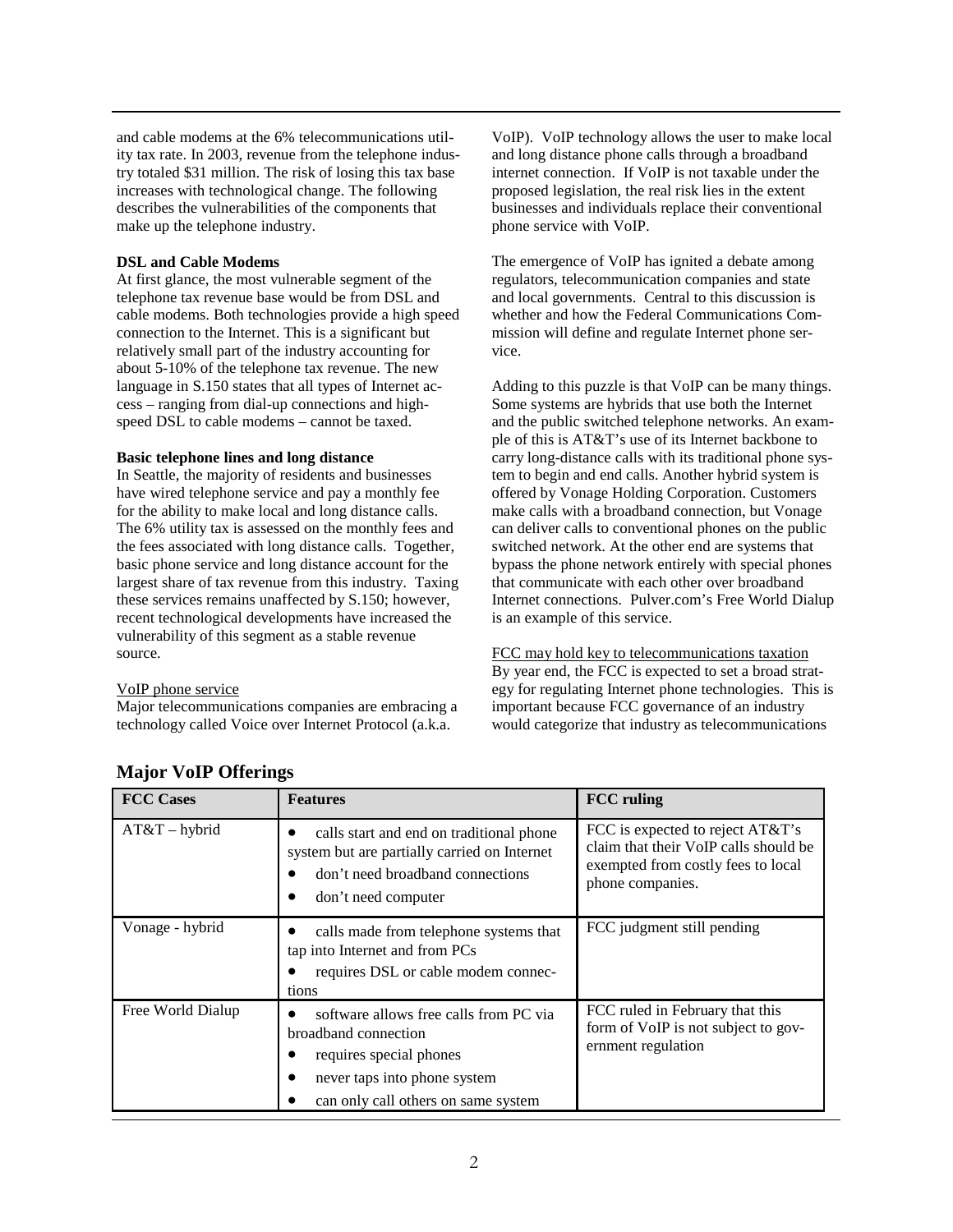thereby supporting its taxation under that classification. This could have important bearing in court cases in determining the extent to which a Federal moratorium on the provision of Internet service precludes State and local taxes on Internet-related telecommunication services. It would also influence U.S. Congressional debates on this topic.

Preliminary "mock" debates before FCC staff members give hints to how it may rule on several cases. One key case involves AT&T. In a recent closed-door mock debate, AT&T has argued that it should be exempt from paying costly fees to local-phone companies if much of a call travels over the Internet rather than the public phone system. According to FCC and industry officials, the FCC is expected to reject AT&T's claim.

However, a second decision may set the point of distinction for federal regulators. The FCC ruled in February that Free World Dialup, a computer-based Internet phone service, isn't a telecommunications service under federal rules and is not subject to government regulation. The FCC has never regulated computerlike communications that don't use the phone network. Free World Dialup allows consumers to download software from the Internet that enables them to make free phone calls from their personal computers to other Free World users anywhere in the world. The difference between the two applications is that calls made using AT&T internet service don't originate on the Internet – only the long-distance portion of the call is by a different means of transport. Free World Dialup

is a type of software application that works on PCs. With regard to Vonage, the FCC is expected to put off that decision.

#### **Summary**

Two U.S. bills concerning internet taxation have dramatically different outcomes for Seattle's tax base. The scenario for preserving Seattle's telecommunications tax base is that S.2084, the bill which extends the current Internet Taxation Act for two more years, prevails over S.150. This would most likely allow Seattle to continue taxing telecommunication services, including DSL and cable modems, at the 6% utility rate and ISPs at the 0.415% B&O rate.

The passage of S.150 would have the following impacts on Seattle's tax base: immediate loss of revenue from the taxation of ISPs, cable modems, and DSL service; and more significantly, the potential inability to tax telecommunication services that use the Internet to provide local and long distance telephone service. Recent negotiations among U.S. legislators indicate a willingness to support S.150 if internet-based telephone calls are not included in the tax moratorium. This would lessen the risk of losing internet-related telephone service from Seattle's telecommunications tax base, potentially its largest chunk of revenue. Ultimately, taxation issues related to the internet and telecommunications may hinge on the FCC as its decisions on impending telecommunication cases will guide the level of impact of a permanent Internet taxation ban on Seattle's telecommunications tax base.